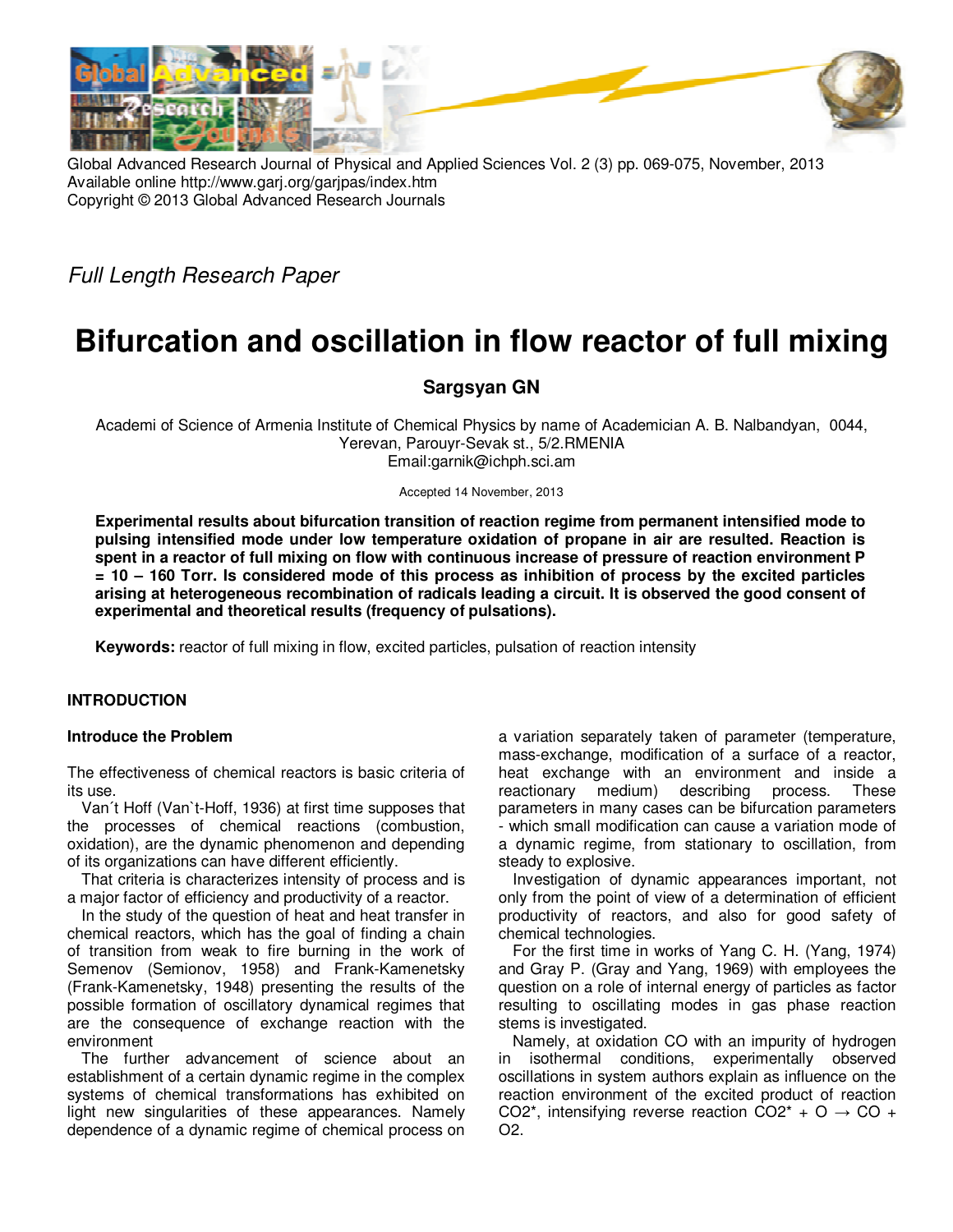Ware discovered that the modification of surface on time of reaction can be cause of changing of modes of dynamic regime from damping mode of oscillations to continuously.

Further development of these ideas have in our papers (Sargsyan, 1995; Sargsyan, 2010 and Sargsyan, 2009), which shows that the laws of formation and relaxation of excited particles in the reaction system may be the cause of the pulsation modes and transitions between them in the flow reactors of full mixing.

In given work there are presented the results of experimental investigation of dynamic modes occurring in flow reactor of full mixing, under low temperature oxidation of propane depending on organization of process and treatment of surface of the reaction vessel.

The theoretical model has been developed which explains the observed phenomena, namely inhibitors of reaction formatted on the surface of reaction vessel and penetrating the volume, resulting to bifurcation change in reaction medium and causing oscillation in reactor.

The experimental part is held in the flow reactor of full mixing, which is a more convenient device for modeling of chemical processes with chain character

#### **METHOD**

For study of the phenomenon of redistribution of excess internal energy of the particles on the establishment of a dynamic mode in reactors with the process having of the chain nature, one of the universal methods is a technique of flow reactors of full mixing.

Intensive mixing not only provides uniform distribution of temperature and concentration of reactants and reaction products in the reactor, as well as in the initial stages of the process provides a rapid heating of the reaction mixture, which is important in the study of reactions in the flow conditions.

#### **Experimental Set Up**

Registration of a luminescence of the reaction mixture is made with a photomultiplier, the range of the recorded waves  $\lambda = 4000$ A ° - 12000A °.

Sounding the oxidation process is performed by detecting the radiation of reaction mixture. Namely in order to obtain information about the rapid changes in the reaction medium (oxidation of hydrocarbons), which in other methods of measurement is not felt by the average picture of the process of registration. The basic innovation of a technique is the organization of process of hitting such manner so as to minimize the IR background of furnace what allows to register infra-red radiation of a reaction mixture.

In the reactor mixing is carried out by rotation in a reactor of two - petal mixers with a velocity of rotation

#### 1400 rotation / minute.

The reactor is heated by radiation of heaters of furnace which shielding from a reactor and are continuously blown by a stream of air circulating inside furnace, that represents an opportunity to reduce an infra-red background of furnace and to register IR-radiation of a reactionary mix, in dark area of course of reaction.

The reactor is heated by radiation of heaters of furnace which shielding from a reactor and are continuously blown by a stream of air circulating inside furnace, that represents an opportunity to reduce an infra-red background of furnace and to register IR-radiation of a reactionary mix, in dark area of course of reaction.

### **RESULTS**

Experimental measurements were makes under the following circuit:

- at first in well pumped out by the for-vacuum pump the reactor provides a portion propane  $+$  air in equal quantities;

- at closed conditions at temperature of walls of reactor  $T = 550 - 600$  K a mixture keeps about five minutes;

- after passage of time of an induction, the valve of pumping opens and simultaneously in system is provides air on medium of active intermediate products of reaction;

- in some seconds (approximately 5 seconds), in system begin submission of propane.

Thus the reaction medium continuously intensively mix's up, that provides uniform distribution of initial substances and a uniform temperature field in the reaction environment.

As is known chemical gas-phase reaction under the relation to the excited particles, products of elementary acts, it is possible to present as no equilibrium process. As almost all products are formed in the excited states, then relax in the basic states, by collisions and radiation. And different products have different times of a relaxation. It is especially shown, when reaction is spent a lot of one of reagents or at use inert after the relation of the reaction environment of the carrier gas.

At low – temperature oxidation of organic connections, it is considered, that reaction is in dark zone as owing to small quantity of the excited particles their radiation visually is not appreciable. However at heats of combustion the luminescence becomes visually observable. Hence, radiation of a reactionary mix unequivocally is a measure of intensity of reaction.

Thus, if at measurement of light-emission of a reactionary mix the intensification or a pulsation is observed, it is meant monotonous or pulsations with an intensification of reaction.

In figure 2. experimental results of oxidation of propane by air are resulted.

Measurements were carried out under the mentioned above circuit. In a reactor at intensive mixing on medium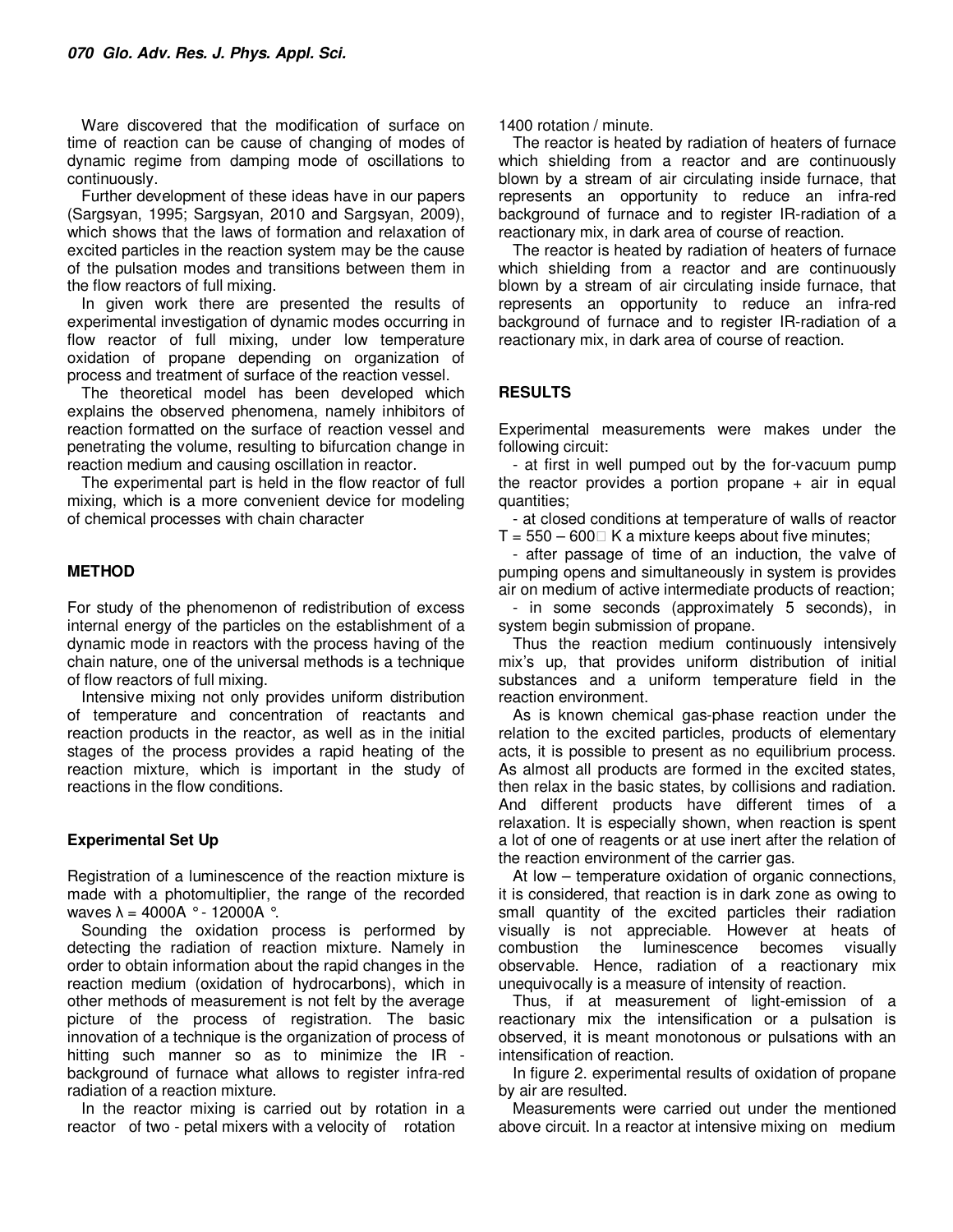

**Figure 1** The schema of reaction unit with the furnace of air hitting and a reactor of full mixing on flow. 1 The technique of the reactor with full mixing in the flow, which is used in this work, is described in (Ray, 1977).





**Figure 2** (a) Pulsations of light radiation in a RFMF at oxidation of propane in air. Curve. 1. (Dotted line) - continuation of a course of reaction if has not taken place bifurcation; Curve. 2. (Dotted line) – continuation a course of an intensification after bifurcation in system. (b) – Background of IR radiation from pumping reactor (0.1 - 5 Torr); (c) – Background of IR radiation when in reactor is providing Air from 0.1 Torr to 80 Torr;

of slowed connected intermediate products, staying in reactor after passage of the period of an induction oxidation of propane with air  $(T = 600K, P = 3 - 5$  Torr), air provided air. In figure it is visible, that it was observed increase in intensity of radiation. After a while approximately (approximately 5 seconds), has joined inlet of propane. Growth of intensity of radiation from a reactionary zone became sharper (an approximation line 1). However in approximately 2 seconds in system has taken place the bifurcation then growth of intensity of radiation has appreciably decreased (an approximation line 2), but simultaneously in system pulsations of intensity of radiation have appeared.

3.2 The theoretical modeling and discussion

In the given concrete case on our opinion the bifurcation parameter is the probability of breakage

 $(\beta = 1 / v,$  where v - number having ringed of chain before breakage).

It is known [2] that at chain development rate of reaction depend on describing parameters as:

$$
W = \frac{n}{t} = \frac{n_0}{\beta - \delta} \left( 1 - e^{-\frac{\beta - \delta}{\tau}} \right)
$$
 (1)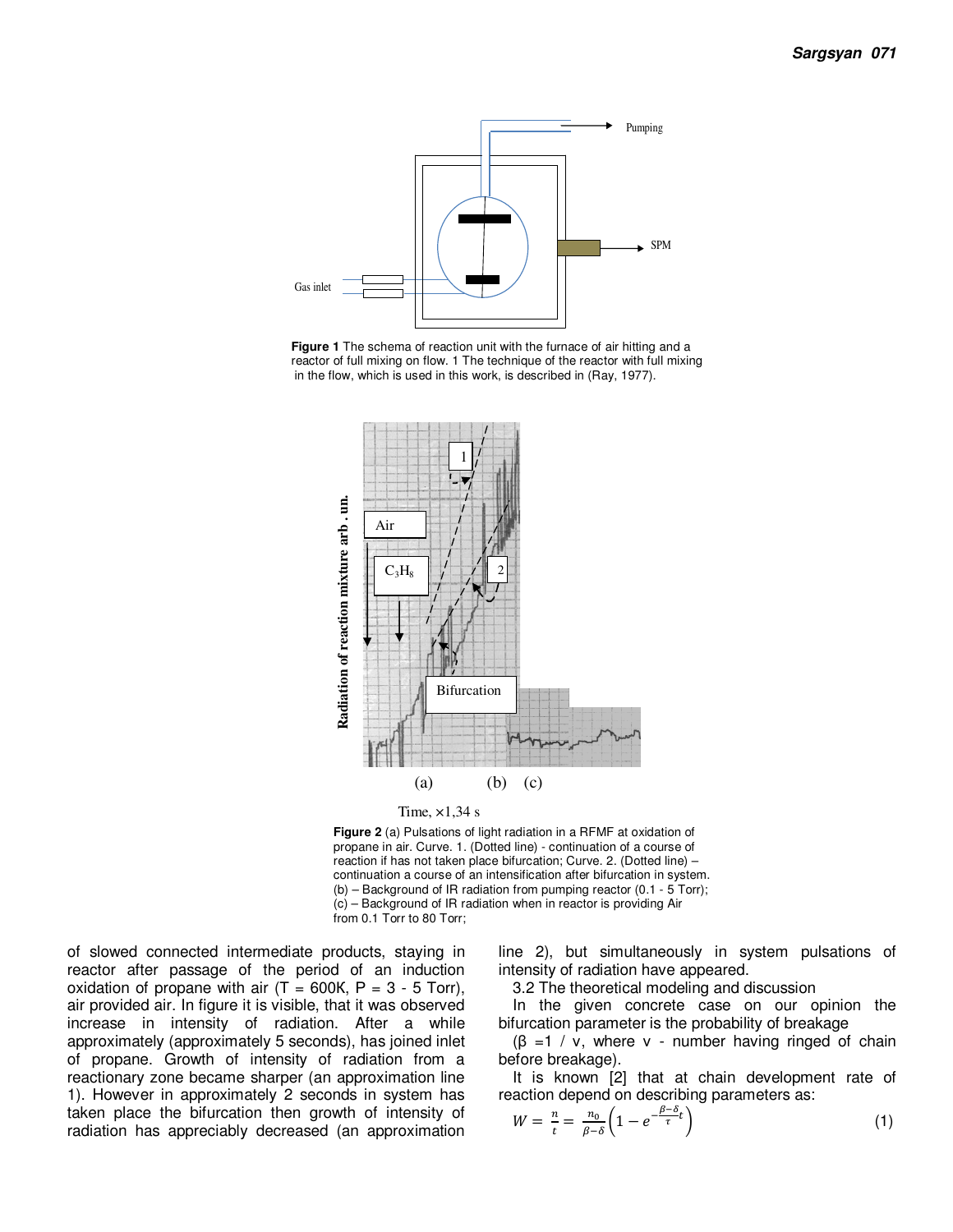



Where β - probability of breakage; δ -probability of a branching of chain; τ- average time of development of one chain.

Then occurrence in system of inhibitor formed on a surface owing to heterogeneous recombination of radical's feedback introducing in system and bringing to oscillations, it is possible to present in the qualitative image as oscillations so-called parameter describing breakage of chair β.

In the simply case we will present these oscillations as sine wave function  $\beta \Box$  sin (t).

Then the equation (1) will look like:

$$
W = \frac{n}{\tau} = \frac{n_0}{\beta(1+\sin(t)) - \delta} \left(1 - e^{-\frac{\beta(1+\sin(t)) - \delta}{\tau}}\right)
$$
(2)

The calculation of these two functions of program MATHCAD received at use is resulted on figure 3.

If to take into account, which the inhibition of process by the excited particle can lead to oscillating nearly surface layer, initiating occurrences of sharp pulsations of intensity in volume (Sargsyan, 1995) it is easy to explain occurrence of dependences (1) and (2). As shown in work (Yang, 1974) oscillating nearly surface layer causes flashes in the center of a reactor, as is observed as sharp peaks in space between curves (1) and (2) Figure 2.

The pulsation phenomena's observable in our experiments at low temperature oxidation of organic connections by the example of oxidation of propane by air we are inclined to explain within the limits of performances developed by us recently, namely amplification of reaction owing to increase of pressure in system and simultaneously inhibition of process by the excited intermediate product of reaction formed at heterogeneous recombination of radicals.

Such performance correctly characterizes process and can to describe at various values of describing

parameters pulsation oxidation in flow reactors.

Known particles in metastable levels which are formed at reactions of oxidation of organic connections, it basically O3, O2 (1∆g), CH2O\*, and also highlyvibrationally-excited molecules of H2 ( $v \ge 5$ ), O2 ( $v \ge 5$ ) which being formed at heterogeneous recombination and getting in volume can to break in the observable image established a mode of chain process. As have shown results of works (Yang, 1974; Sargsyan, 1995 and Ray, 1977) and our theoretical researches, a heterogeneous origin of these particles is the reason of occurrence of bifurcation in systems with the chain mechanism (owing to modification of a surface) if the composition of a mixture not strongly changes in a course of reaction.

At strong change of composition of a mixture in a course of reaction owing to what rate of relaxation of the excited particles can is appreciable will change, it also can become of bifurcation parameter (Yang, 1974; Gray and Yang, 1969)

The basic philosophy of a question - that redistribution of energy of reaction results to oscillations is not broken, that speaks well the new approach advanced by us. Namely, pulsation oxidation can be caused by redistribution of energy of reaction (energy of the excited particles) in the reactionary environment accompanying with change of structure of active particles owing to what the way of achievement of system to balance varies.

Slow subsystem in feedback is surplus of internal energy of metastable particles or a step relaxation of highly-vibrationally-excited molecules as, it is known, that for education of nonlinear connection resulting to oscillations in reaction environment in reasonable values of frequency of pulsations (about a second and more), the slow subsystem (the external factor) is necessary.

For concrete mathematical registration of the above-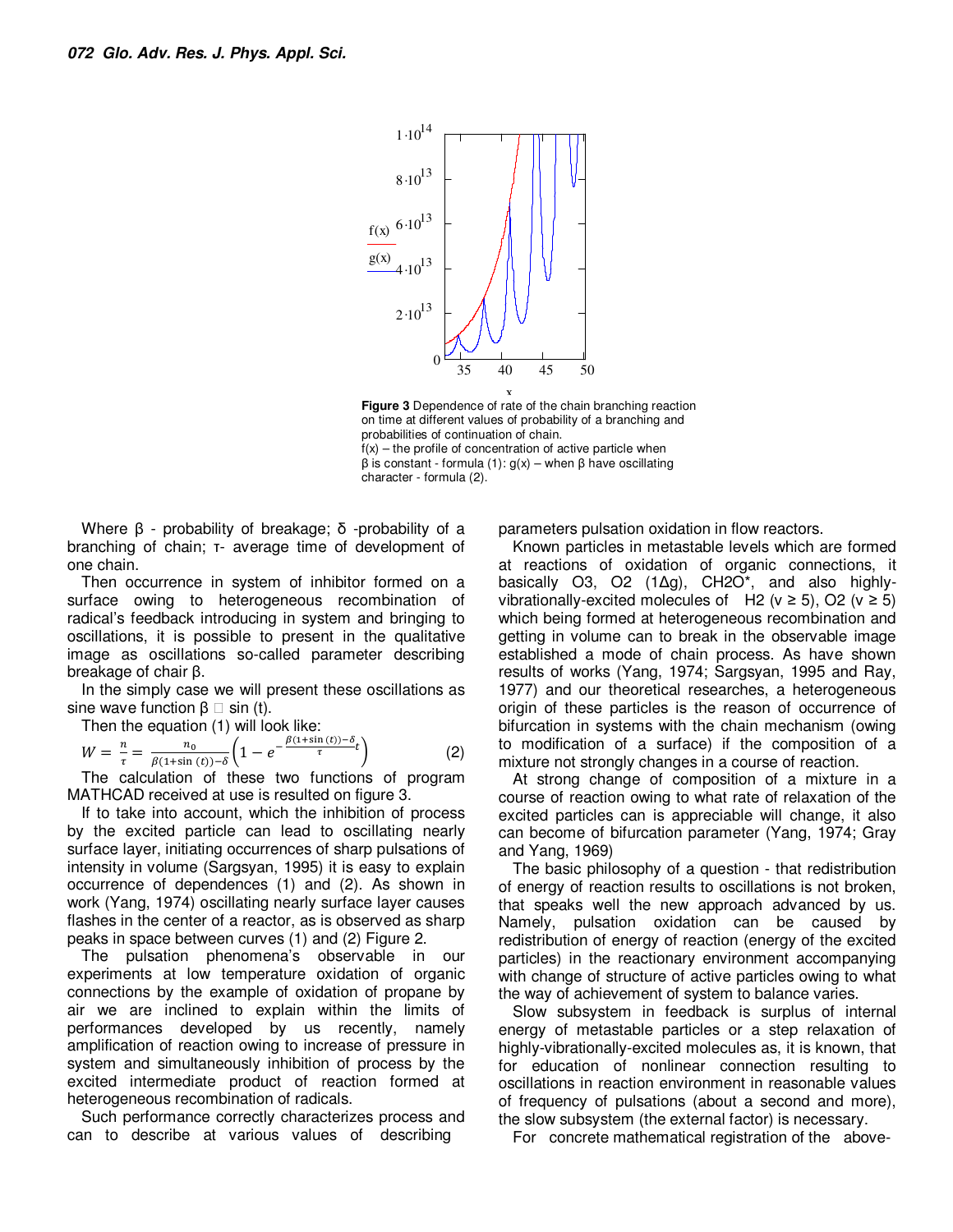stated performances, namely the proof, that surplus of internal energy can become the reason of occurrence of pulsing combustion, we offer model including all basic stages in processes of low temperature oxidations of organic connections, both in volume, and on a surface of a reactionary vessel, and also a stage of a birth and a relaxation of the excited particles.

a)The basic elementary states under low temperature oxidation of organic compounds resulting to appearance of pulsation phenomemenon in reaction system:

| $Z + A \rightarrow X + C$        | k1  |
|----------------------------------|-----|
| $X + B \rightarrow Z + L$        | k2  |
| $L$ + S $\rightarrow$ X'S + Y    | k3  |
| $Y + B \rightarrow Z + D$        | k4  |
| $X + S \rightarrow XS$           | k5. |
| $XS + X'S \rightarrow In^* + 2S$ | k6  |
| $\ln^*$ + $X \rightarrow$ Prod.  | k7  |
| $In^* \rightarrow Stab$ .        | k8. |

Where A, B - initial substances; X, Y, Z - active particles; S - the surface active center; XS, X'S adsorbed on a walls surface active particles; L - a unstable intermediate product; C, D - products; In\* - the excited particle, an intermediate product, reactions a transforming radical leading a circuit in radical poorly reacting with initial substance which by volumetric square-law recombination turns to the substance withdrawn from system.

For example (a) - HS + HS  $\rightarrow$  H2(v >> 1) + 2S;

(б)- H2(v >> 1) + RO2(RCO3) → (H2•RO2)<sup>\*</sup> → RH + HO2

or  $(H2 \cdot RCO3)^* \rightarrow RH + HO2 + CO;$ 

(с) - 2HO2 → H2O2 + O2,

where  $(H2 \cdot \text{RO2})^*$  и  $(H2 \cdot \text{RCO3})^*$  - transitive complexes. Energy of excitation of hydrogen in this case Ev >  $4 \ge 2.8$  aB, allows process (6) to carried out.

Thus internal energy of excitation of one of participants of the elementary act can lead to formation of initial substances and by that to inhibiting of the process.

Other example: + CH3OS  $\rightarrow$  CH2O\* + H2OS;

CH2O\* + RCO3  $\rightarrow$  CH2O + RO + CO2, that also results in inhibition of process of oxidation of acetaldehyde (Sargsyan, 2009). In this case molecules of the excited formaldehyde in a metastable status are inhibited the processes process.

In model is accepted, that particle L - an unstable intermediate product of reaction (2) breaks up to surfaces of a wall with an output in volume of a radical (3). Active particles adsorbed on a walls surface, owing to heterogeneous recombination (6), generate the excited particle which in volume on a complex circuit of reactions transforms an active particle X into a product of reaction (7).

The purpose of studving of the suggested model was most the general and universal research of an opportunity offered by us before idea about a role of the excited and other active particles generated in nearly surface layer of a reactor, in an establishment of dynamic

reactionary systems (Yang, 1974). The offered model, takes into account the basic directions of influence of surface processes on volumetric. In particular, an output from a surface in volume of the active particle formed at surface dissociation of an intermediate product of reaction (3), and also the excited particle formed owing to heterogeneous recombination of radicals (6).

As in flowing systems when initial substances continuously move in system, and products are withdrawn from it, the reaction system quickly reaches an equilibrium status for the description of system, differentials of concentration of active particles and intermediate products

 $XS + X' = OS$ 

as a rule, are equated to zero, and concentration of initial substances are accepted by constants, except for concentration of those particles which participate in nonlinear reactions (Semionov, 1958; Frank-Kamenetsky, 1948). Besides in order to prevent unnecessary mathematical complexities is accepted, that quantities of active particles XS adsorbed on a surface and X'S are equal among themselves, and one total equation describing change of total of adsorbed active particles (S0) in due course where QS - the total of adsorbed active particles, heterogeneous recombination which results in education excited inhibitor is written as  $[XS] +$  $[XS'] = [QS].$ 

In view of this approach, and also accepting, that[S]=[S^0 ]-[QS] where - [S0] the maximal number of the active centers on unit of a surface of a wall, is possible to receive three differential equations, describing process:

$$
\frac{dy_0(t)}{dt} = k_2[B]y_0(t) - k_5[X_e](S_r - y_2(t))y_0(t)
$$

$$
- k_7[X_e]y_1(t)y_0(t)
$$

$$
\frac{dy_1(t)}{dt} = k_6[X_e]y_2^2(t) - k_7[X_e]y_1(t)y_0(t) - k_2y_8(t)
$$

$$
\frac{dy_2(t)}{dt} = k_2[B]y_0(t) + k_5[X_e](S_r - y_2(t))y_0(t)
$$

$$
-\frac{k_6[X_e]y_2^2(t)}{2}
$$

2 For simplification of the decision of system of the equations we shall enter more convenient variables:

$$
y_0(t) \equiv \frac{[x]}{[x_e]}, y_1(t) \equiv \frac{[in*]}{[x_e]}, y_2(t) \equiv \frac{[os]}{[x_e]}, S_r \equiv \frac{s^0}{[x_e]}
$$

where [Xe] and S r-the equilibrium concentration of an active particle X, and quantity of free active centre in unit square of surface;

It was represented interesting to find the decision of system in the conditions close in really observable at low temperature oxidation of organic connections. Values of describing parameters are resulted in the table.

Solution the above-stated system with use of the program "MATCAD" a method of the decision of system of the differential equations with the help of functions "Rkadapt" at entry conditions (Table 1.), are resulted on fig. 4 - 5.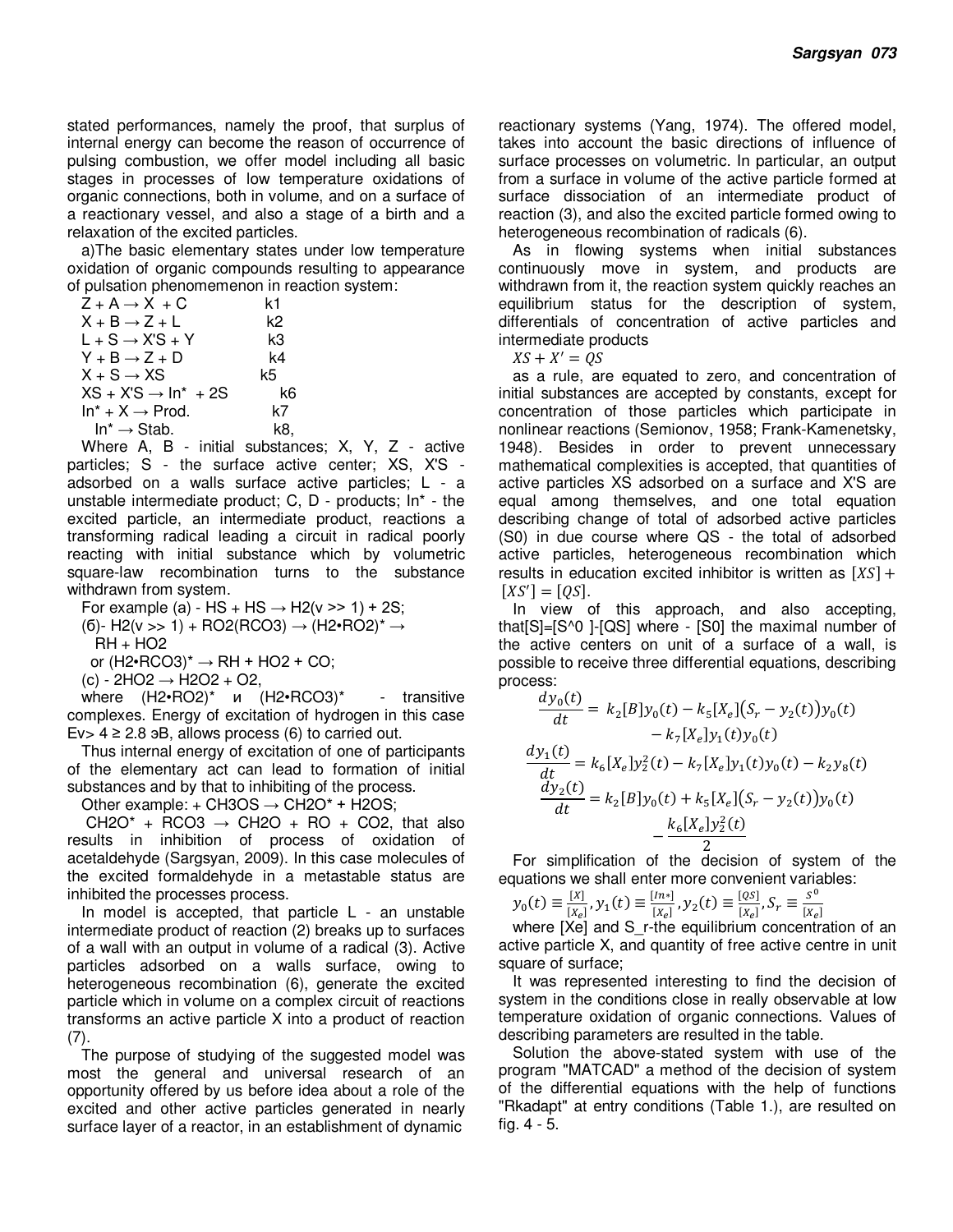**Table 1**Values of describing reaction systems at lower temperature oxidation of the organic compounds, the models used at calculation.

|     | ,,   | m<br>N | ு<br>-40           | க<br>s<br>$\omega$ | œ   | $\infty$ | ∽<br>m             |
|-----|------|--------|--------------------|--------------------|-----|----------|--------------------|
|     | 100  | $\sim$ | ັບ.∪ .             | 120                | כ ו |          | $10^{-11 \div 12}$ |
| . . | 1200 |        | $\overline{0.1}25$ |                    | 250 |          | $10^{-11}$         |



**Figure 4** Dependences of concentration of active particles  $y_0(t)$  from time in a case (I) (tab).



Time, s

**Figure 5** Dependences of concentration of active particles  $y_0(t)$  from time in a case (II) (tab).

### **CONCLUSIONS**

In the submitted work by experimental way is observed the intensification of reaction due submission of gas on medium of weak reaction, and appearance of bifurcation owing to inhibition of reaction by products heterogeneous recombination, bringing system on less intensive growth with oscillation intensity of course.

It is possible to conclude, that process is intensified owing to increase of concentration of gas reagent, and oscillations are arising because of inhibition of process by the excited products of surface reactions.

Theoretical modeling has shown that such performance is reasonable, as at reasonable values of describing parameters, the model really supposes occurrence of oscillations in the system.

Sources of radiation of the reactionary environment are the excited particles formed as owing to heterogeneous recombination active particles on a surface of a reaction vessel, and born in volumetric processes. As is known for

maintenance of balance on forward and internal degrees of freedom of reagents of reaction or a lot of one of reagents often are spent or at the presence of gas of a thinner. As a result of it are formed a plenty of particles in electronically excited or basically electronic but highlyvibrationally-excited states, in quantity considerably exceeding equilibrium value at the given temperature. In result in system there is a radiation which can be registered (Sargsyan, 2009).

#### **REFERENCES**

Van`t-Hoff JH (1936). Sketches on chemical kinetics. L. ONTI.

- Semionov NN (1958). About several problems of chemical kinetics and
- reaction capability. M. Pub. Academi of Science. Frank-Kamenetsky DA (1948). Diffusion and Heat Transfer in Chemical Kinetics. M. Pub. Academy of Sciences.
- Yang CH (1974). On the Explosion, Glow, and Oscillation Phenomena in the Oxidation of Carbon Monoxide. Combustion and Flame. 23: 97- 108.
- Gray BF, Yang CH (1969). Unified theory of explosion cool flames and